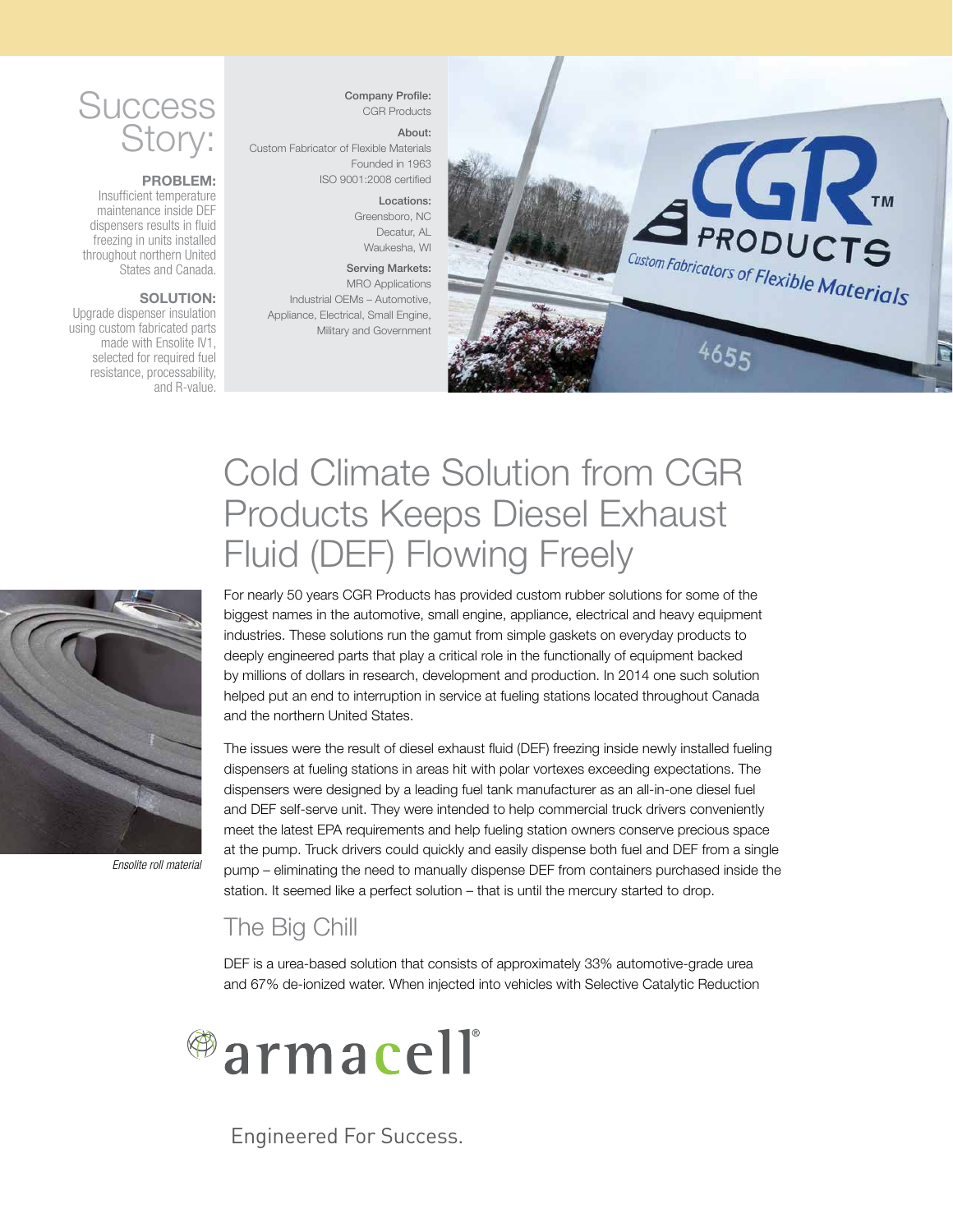systems (SCR), DEF becomes part of a reaction that reduces tailpipe nitrogen oxide emissions. Commercial truckers have widely adopted SCR and the use of DEF since January



*Applying adhesive backing to rolls*

2010 when the US Environmental Protection Agency (EPA) began requiring diesel vehicles to reduce nitrogen oxide emissions.

Unfortunately, DEF begins to crystallize and freeze at 12.5°F, making it impossible to dispense. That is exactly what happened during a bitter cold snap that hit northern United States and Canada in 2012, putting thousands of DEF/fuel dispensers out of commission. Although the tanks were designed with internal heaters and some degree of insulation, it was not enough to withstand the harsh winter that followed their introduction into the field.

 "The problem caused many sites to be without service at the peak of the polar vortexes," said Alan Johnson, Director of Sales and Marketing at CGR Products.

The manufacturer, a longtime client of CGR, was forced to initiate a major redesign of the diesel fuel/DEF dispensers. CGR was asked to collaborate on the design and implementation of a new and improved insulation system.

# The Right Stuff – Ensolite IV1

The manufacturer wanted to maintain a 68°F interior cabinet temperature at an outdoor temperature of -40°F. This not only meant upgrading the internal heater but redesigning the insulation. The latter was a complex process, challenging CGR in both material selection and production. Some of the larger sections of the dispensers could be insulated with fiberglass, but other areas required a compressible foam material, one that could be precisely cut using custom dies that CGR would also make. The foam had to have good fuel resistance, sufficient R-value, and deliver a super-clean cut for a seamless fit. Ideally, the material would be supplied in continuous rolls to facilitate manufacturing.

Since thousands of existing units would have to be retrofitted in the field, any design flaws or production errors could have devastating consequences.

After a meticulous search, the fuel pump manufacturer and CGR concluded that Ensolite® IV1, a closed-cell PVC/NBR/ CR rubber product made by Armacell in Conover, NC, was the best material for the job. CGR had worked extensively with Ensolite in the past and knew that it cut cleanly and processed well. CGR technicians worked closely with Armacell technical managers to make sure that it met all of the additional requirements.

"It was fortunate for us that Armacell has so much expertise in insulation – an area that is not typically such a high priority in the products we manufacture.

## CGR Products: Proud to Be 'Part' of Many Solutions

As a custom fabricator of flexible, nonmetallic materials, CGR Products fills gaps – both literally and figuratively.

Since opening in 1963, CGR Products has artfully positioned itself between material suppliers (e.g. Armacell) and a multitude of manufacturers whose brands are known worldwide. The "parts" that CGR produces in its North Carolina, Alabama, and Wisconsin manufacturing facilities improve the functionality of products used and made by the automotive, pharmaceutical, appliance and countless other industries. Without CGR solutions, many well-known brands would not exist as we know them today.

Based in North Carolina, CGR Products has manufacturing facilities in Greensboro, Decatur, Alabama and Waukesha, Wisconsin. Plant operators in each of these locations collectively use over 100 pieces of quality equipment, including splitters, die cutters, laminators and more.

This extensive machining capability, coupled with over a half-century of custom fabrication pertise, has made CGR a go-to source for longterm, high-volume product solutions.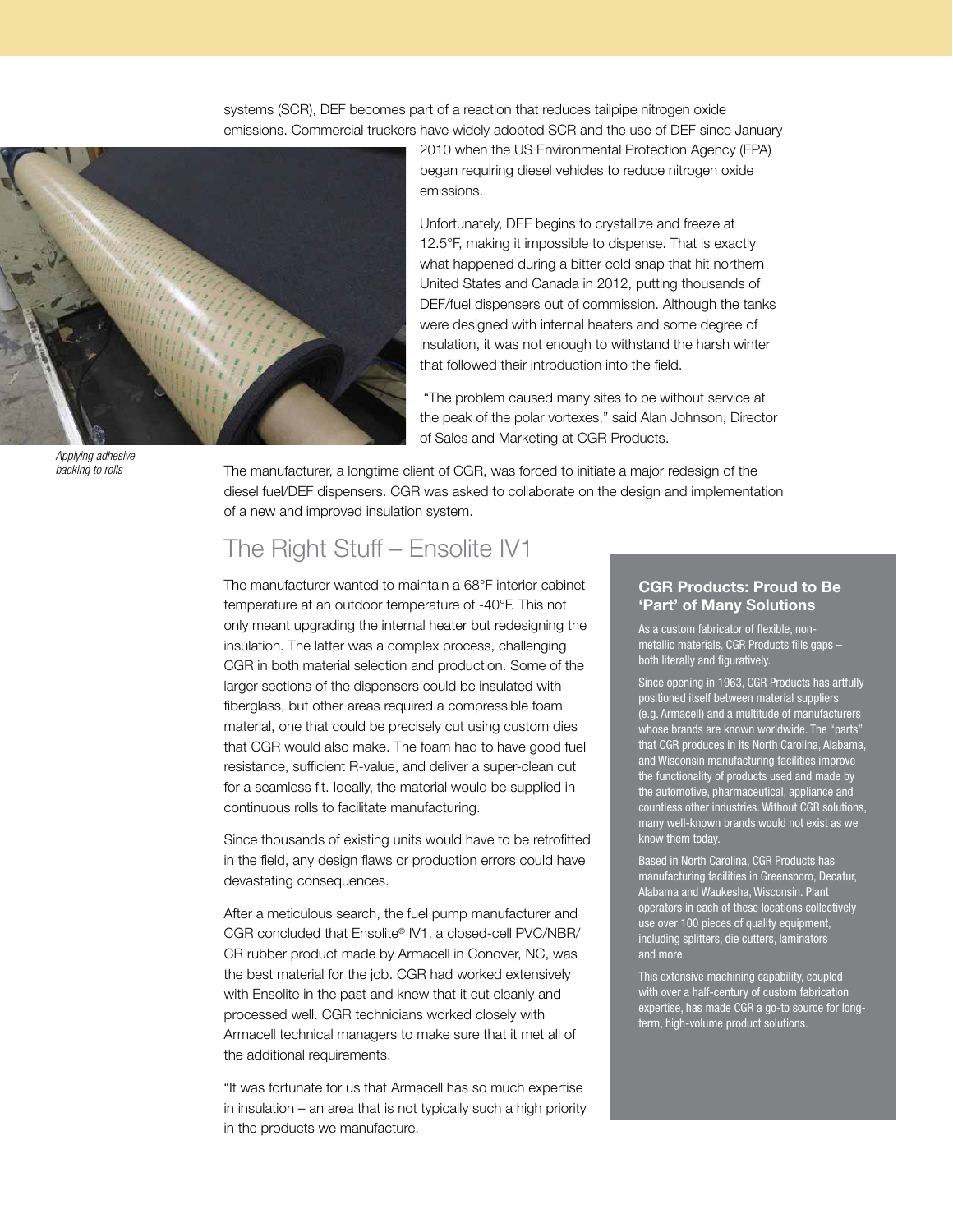

In this case it happened to be extremely important so it was great that we could rely on Armacell for that information," said Calvin Dean, Account Manager for CGR Products.

Material selection was only half the battle. CGR Products and the fuel dispenser manufacturer spent eight months tweaking and testing the individual foam parts, all the while simulating operating conditions in a lab. Dies were designed and redesigned and foam thicknesses were adjusted, as the final product was fine-tuned to perfection.

*Splitting roll material*

After each modification, the client tested the product in a lab, exposing it to sub-zero temperatures and measuring its performance.

"We would cut the parts and they would install them on an actual dispenser and then test it in an environmental chamber to make sure that we had enough R-value in each part.

This went on for several months and involved a lot of collaboration between us, the client, and also Armacell," said Dean.

# Not As Simple As It Looks

Nearly every bit of CGR's machining technology was used to create four deceptively simple looking foam parts required to help correct this multimillion dollar problem, including:

• A loop splitter to split the Ensolite rolls into the appropriate thicknesses.

• A heated platen laminator to laminate the adhesive to the split foam so that it could be securely applied to the dispenser cabinet.



*Die cut parts for DEF fuel pump* 

• A machine press to die cut the individual foam parts

CGR provided these parts to the client in fully packaged retrofit kits ready for immediate dispatch and installation on tanks where freezing had been a problem. Additionally, the same parts were integrated into all new DEF/fuel dispensers made by CGR's client.